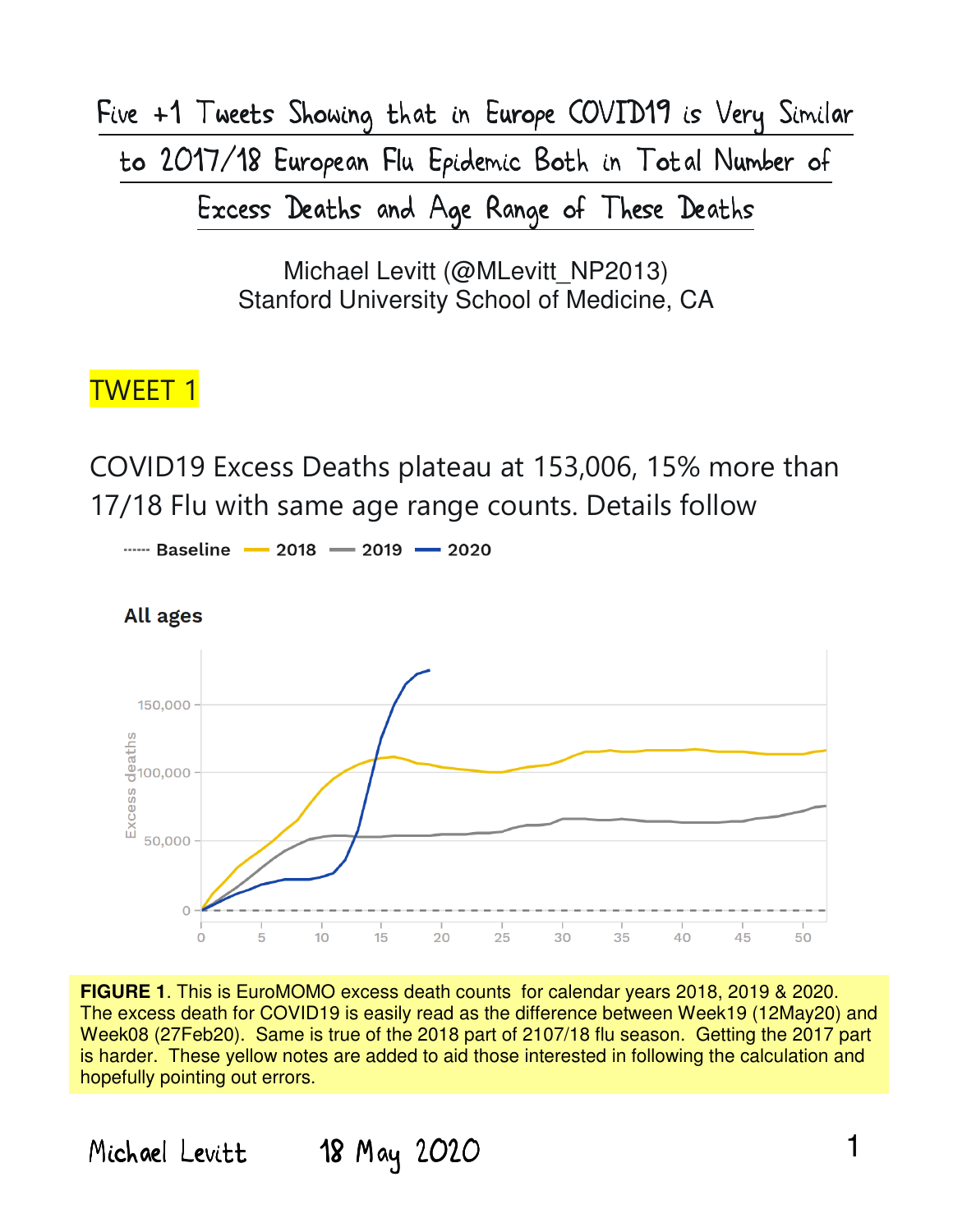#### Pooled deaths Normal range .... Baseline .... Substantial increase

Corrected for delay in registration



**FIGURE 2.** This is EuroMOMO's Total (solid blue line), Baseline (dashed grey line) and 'Substantial increase' (dashed red line) for years 2016 to present. Green circles mark 2017/18 Flu and COVID 19. The difference between Total Deaths and Baseline Deaths is Excess Deaths.

|         |                               |                               |           | Age Ranges |                        |           |
|---------|-------------------------------|-------------------------------|-----------|------------|------------------------|-----------|
| Year    | <b>Comment</b>                | <b>Total</b><br><b>Deaths</b> | < 65      | 65-74      | 75-84                  | $85+$     |
| 2020    | <b>Week 08 -19 COVID19</b>    | 153,006                       |           |            | 7.9% 12.8% 31.5% 47.9% |           |
| 2017    | Wk. 49 - Wk. 52 Influenza     | 21,972                        | <b>NA</b> | <b>NA</b>  | <b>NA</b>              | <b>NA</b> |
| 2018    | Wk. 01 - Wk. 16 Influenza     | 111,226                       |           |            | 8.1% 12.3% 24.7%       | 54.9%     |
| 2017/18 | 17, Wk.49-18, Wk.16 Influenza | 133,198                       |           |            | 8.1% 12.3% 24.7%       | 54.9%     |

Michael Levitt 18 May 2020 Comparing COVID19 in 2020 to Influenza in 2017/18

In the EuroMOMO region, COVID19 in 2020 has led to 19,808 (153,006–133,198) more Excess Deaths than Influenza caused in the 2017/18 Flu Season (15%). This is for a population of 250,000,000.

**Table 3**. Summary for 2020 COVID19 Season and 2017/18 Influenza Season. Due to Baseline issues, we cannot estimate Age Range Mortality for the 2017 part of the flu season so we base our analysis on the 2018 part where data is available from EuroMOMO.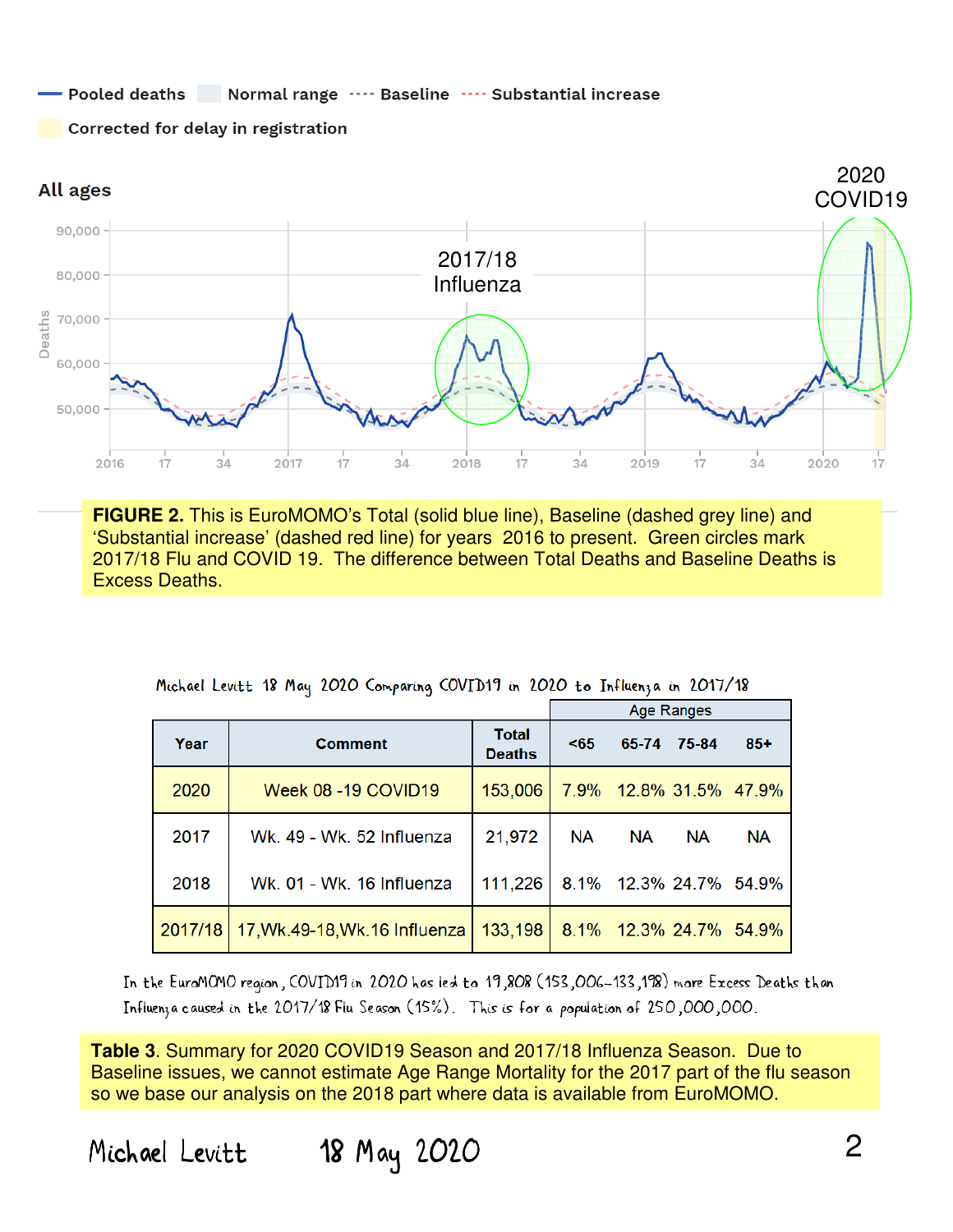EuroMOMO https://www.euromomo.eu/graphs-and-maps Excess Deaths from 2020 Week 8 now match reported COVID Deaths @JHUSystems perfectly (better than 2%). In earlier weeks the reported deaths were lower. Not sure why? It allows me to do this in depth analysis & comparison with EuroMOMO influenza.



**FIGURE 4**. The weekly EuroMOMO Excess Deaths are read off their graphs by mouse-over. The Weekly reported COVID19 deaths are taken from the JHU Github repository. The good agreement is an encouraging sigh of reliable data but there is a unexplained delay in EuroMOMO numbers.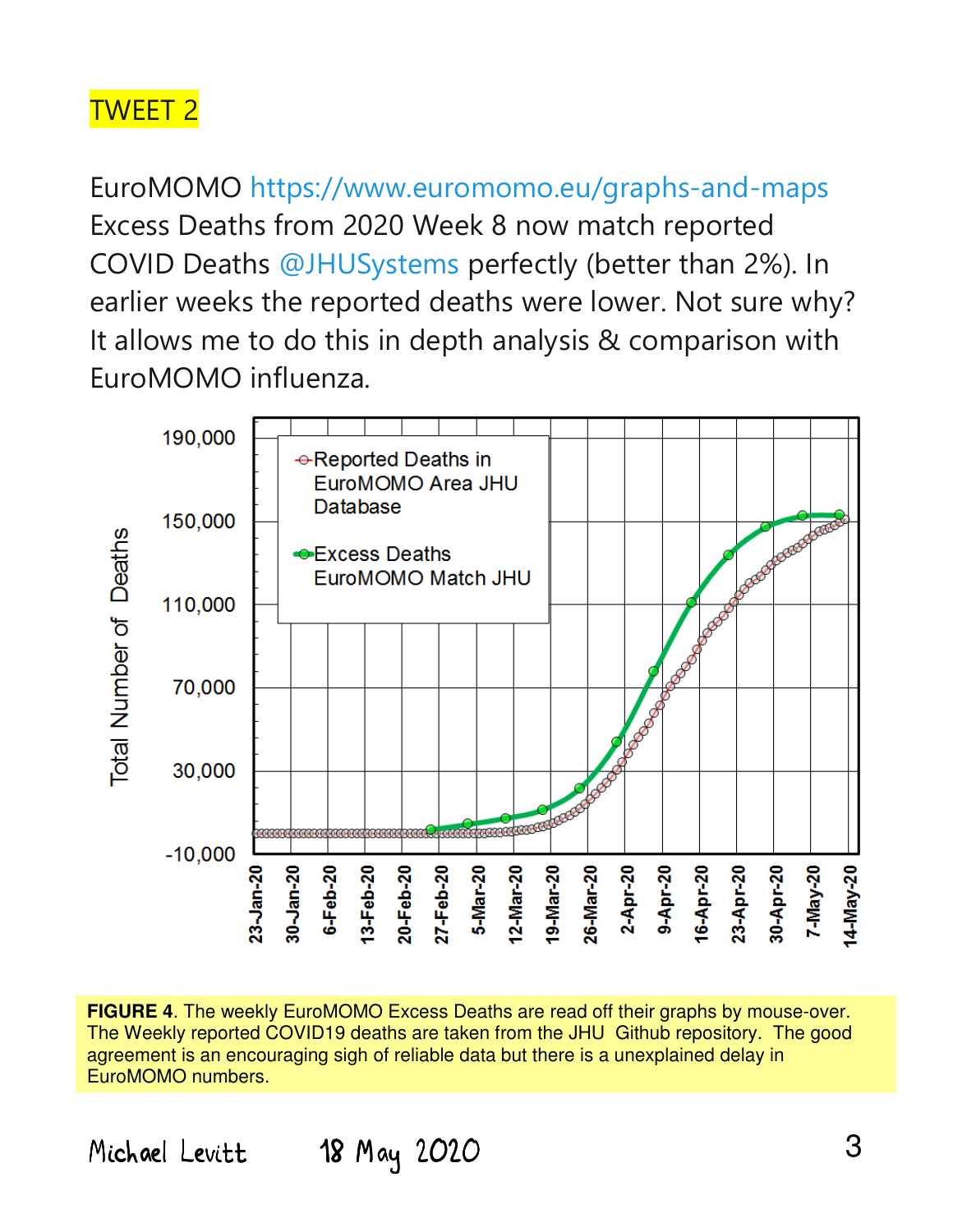Analysis of Europe's Excess Deaths is hard: EuroMOMO provides beautiful plots; data requires hand-recorded mouse-overs. COVID19 2020, Weeks 08-19 & flu 2018, Weeks 01-16 is relatively easy for all age ranges (totals 153,006 & 111,226). Getting Dec. 2017 flu peak is very tricky.



**FIGURE 5**. The Excess deaths for COVID19 in 2020 and for Influenza in 2018 are easily read off the EuroMOMO graphs by hand recording four mouse-overs. The same is done for all different age ranges allowing accurate determination of the age range mortalities. For COVID19, 174,801-21,795=153,006 Excess Deaths. For Influenza, the difference is 111,226-  $0 = 111.226$  Excess Deaths.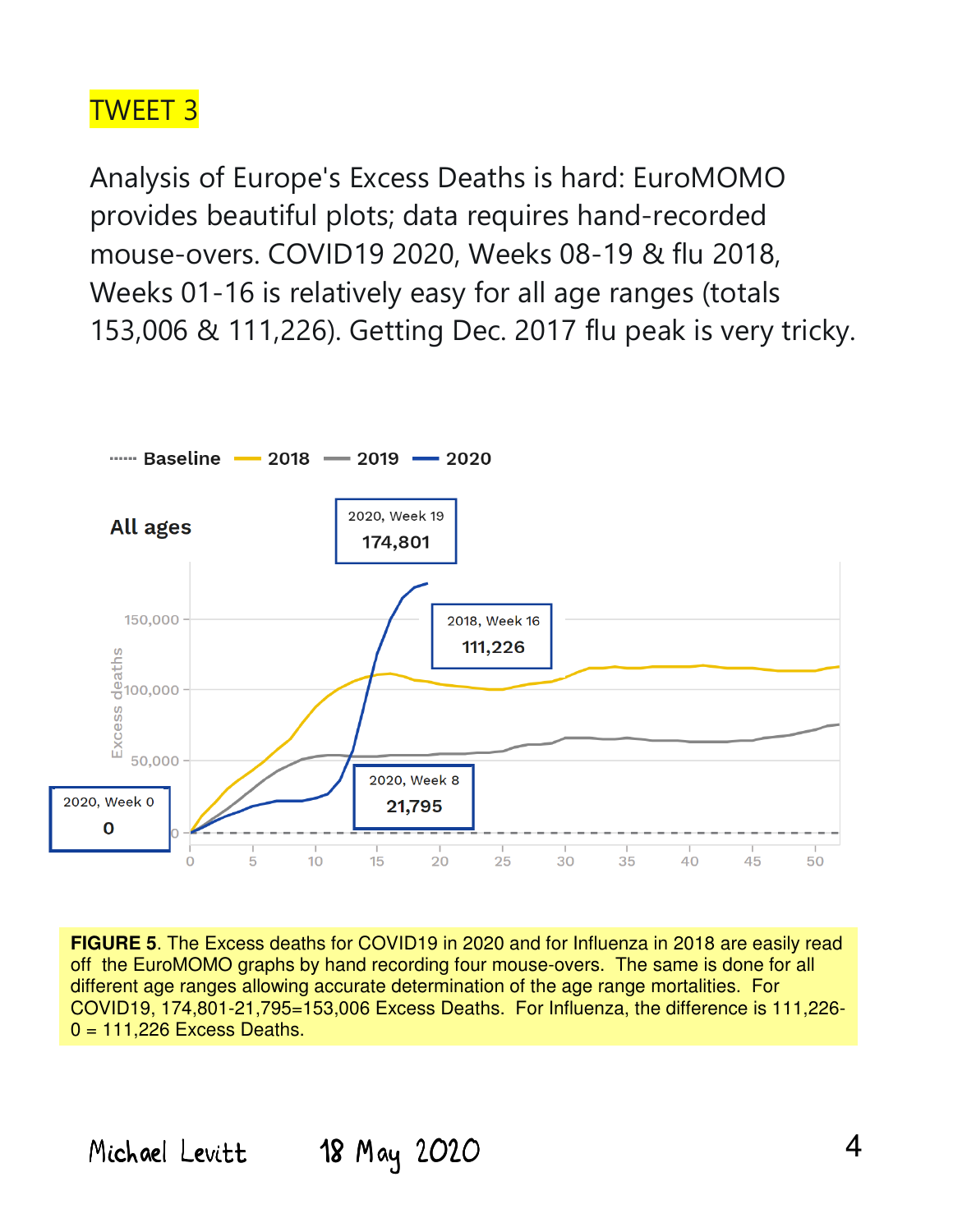Should be easy as mouse over gives two values a week: Actual death count & Baseline value. Tests on COVID19 peak gave total of 127,062 deaths & not 153,006. Plotting table & superimposing real plot showed why. Wrong Baseline values are actually 'Substantial increase' values!!



**FIGURE 6.** Excess Deaths can also be determined from the plots of Total and Baseline Deaths with week number. Many more numbers need to be recorded but the result would be the same.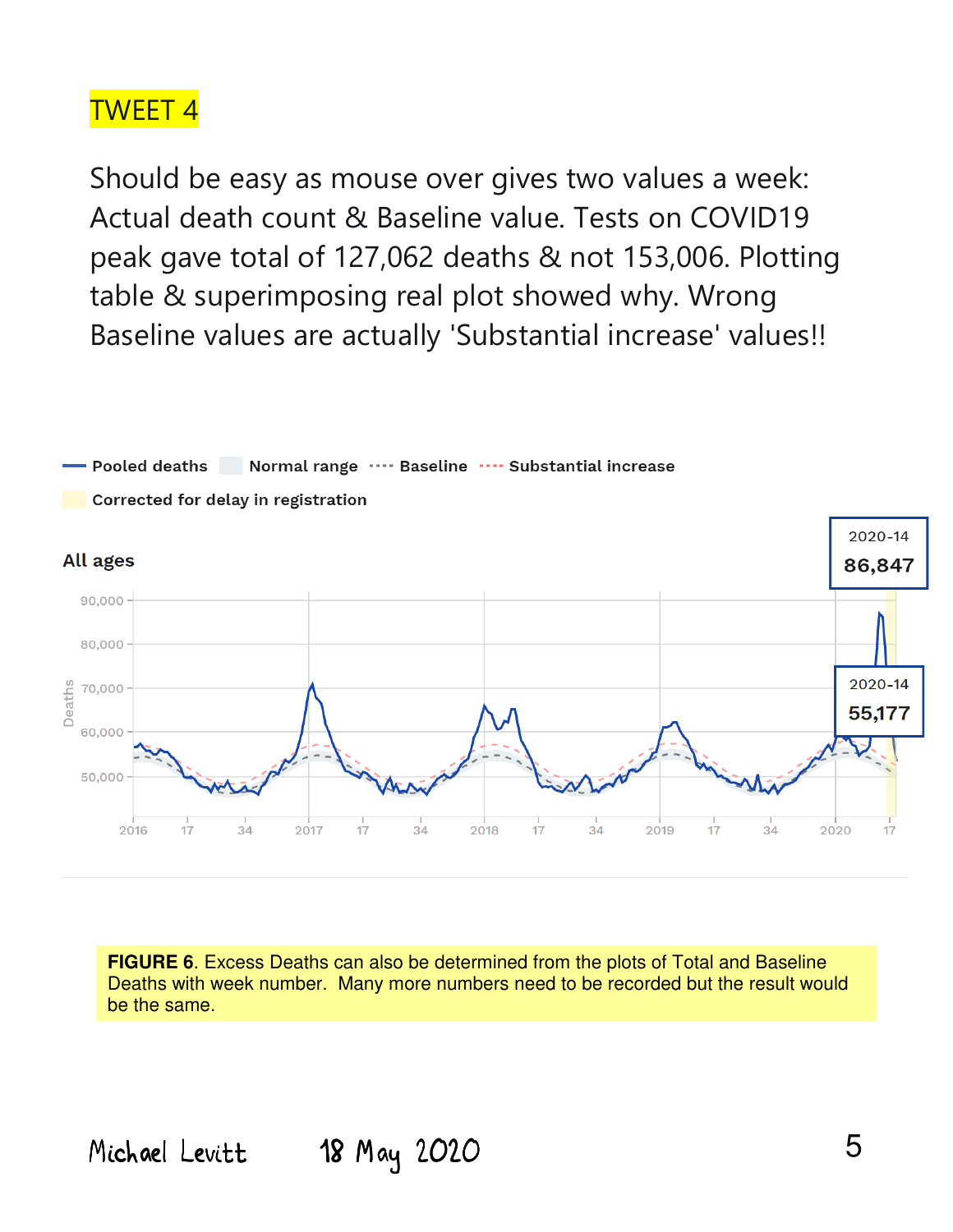| <b>Week</b> | <b>Total All</b><br><b>Ages</b> | <b>Base Line</b> | <b>Excess</b> | <b>Running</b><br><b>Total</b> |
|-------------|---------------------------------|------------------|---------------|--------------------------------|
| 08          | 54,697                          | 57,555           | $-2,858$      | $-2,858$                       |
| 09          | 55,499                          | 57,287           | $-1,788$      | $-4,646$                       |
| 10          | 55,752                          | 56,957           | $-1,205$      | $-5,851$                       |
| 11          | 56,974                          | 56,573           | 401           | $-5,450$                       |
| 12          | 63,209                          | 56,143           | 7,534         | 2,084                          |
| 13          | 75,026                          | 55,675           | 19,849        | 21,933                         |
| 14          | 86,847                          | 55,177           | 32,188        | 54,121                         |
| 15          | 86,075                          | 54,659           | 31,947        | 86,068                         |
| 16          | 75,885                          | 54,128           | 22,291        | 108,359                        |
| 17          | 66,241                          | 53,594           | 12,647        | 121,006                        |
| 18          | 58,287                          | 53,064           | 5,223         | 126,229                        |
| 19          | 53,379                          | 52,546           | 833           | 127,062                        |

**TABLE 7**. The pairs of numbers recorded from EuroMOMO between weeks 08 and 19 of 2020 allow the Excess Death to be determined in a different way than from FIG. 5. The total Excess Death (127,062) should be the same as before (153,006) but it is not. Why?



**FIGURE 8.** The lower number is TABLE 7 is in fact not the Baseline Death value (grey dashed line) but the 'Substantial increase' value (red dashed line). Thus the numbers in the table are not Excess Deaths (Total minus Baseline level) but Total minus 'Substantial increase' level. The difference is found by adding 12x1981 to 127,062 to get 153,006. This means that the baseline is about 2000 deaths a week below the red line. This cannot be intended and is a serious error in EuroMOMO. Can someone please help me contact them?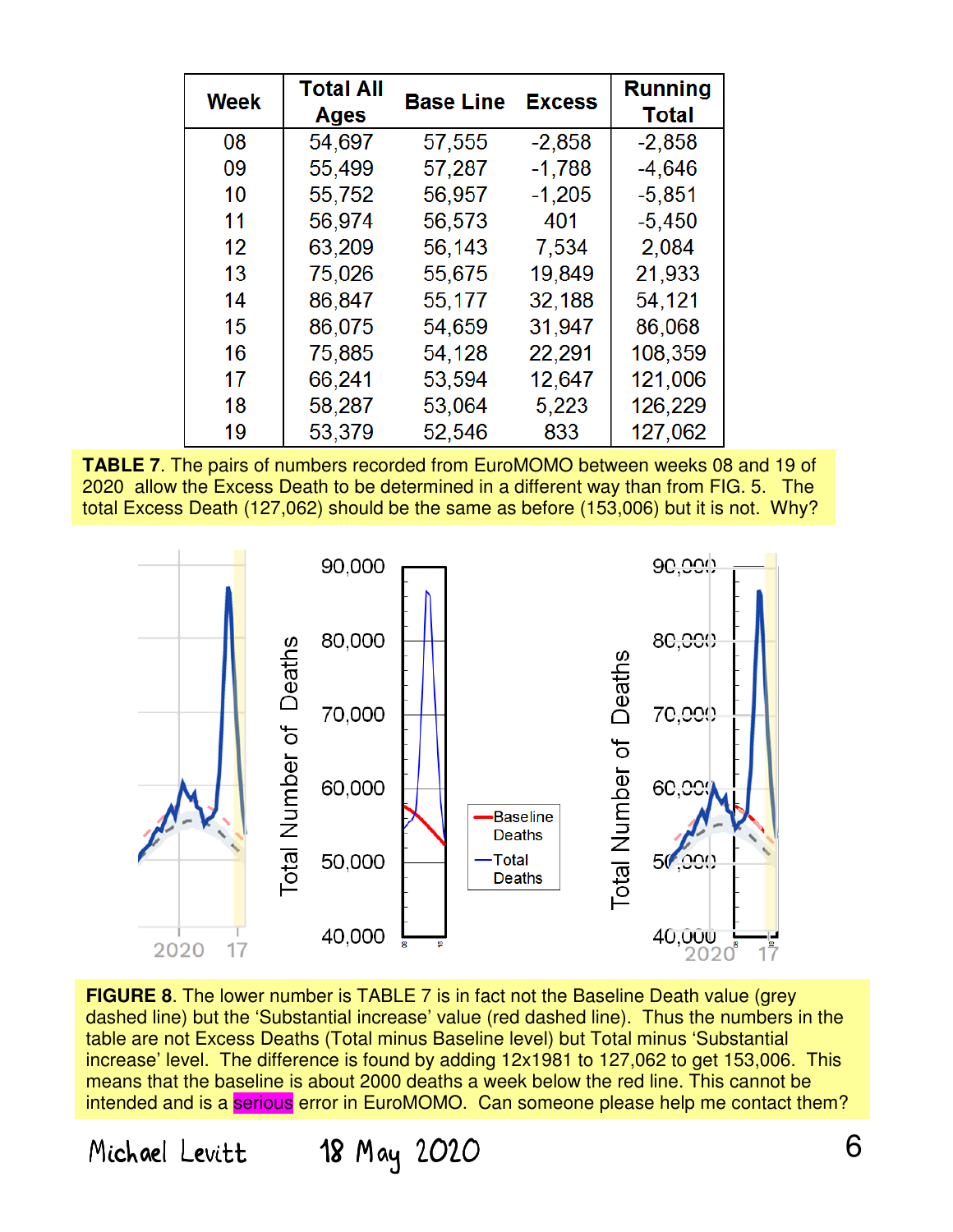Requiring two COVID19 death counts to match means reducing Baseline value by 23,774/12=1,981. Mouse-over 2017 weeks 46 to 52 gave table below. Negative excess death meant 2017 flu began Week 49 not 46. We tried to get Age Range data for 2017 but table just use 2018 flu data.

|      |             | Total  |            |       |               |        |               |        |               |       |               |
|------|-------------|--------|------------|-------|---------------|--------|---------------|--------|---------------|-------|---------------|
|      |             |        | <b>ALL</b> | 65-74 |               | 75-84  |               | $85+$  |               | < 65  |               |
| Year | <b>Week</b> | Total  | Excess     | Total | <b>Excess</b> | Total  | <b>Excess</b> | Total  | <b>Excess</b> | Total | <b>Excess</b> |
| 2017 | 46          | 52.747 | $-1,340$   | 8,521 | $-344$        | 14,280 | $-762$        | 22,381 | $-819$        | 7,565 | 585           |
|      | 47          | 53,567 | $-1,036$   | 8,606 | $-309$        | 14.804 | $-374$        | 22,723 | $-808$        | 7.434 | 455           |
|      | 48          | 53,918 | $-1,177$   | 8,618 | $-344$        | 14,993 | $-315$        | 22,828 | $-1,023$      | 7.479 | 505           |
|      | 49          | 56,398 | 842        | 9,006 | 13            | 15.429 | $-1$          | 24,154 | 0             | 7.809 | 830           |
|      | 50          | 58.726 | 2,748      | 9.184 | 138           | 16,169 | 631           | 25,363 | 928           | 8.010 | 1,051         |
|      | 51          | 60,311 | 3,960      | 9.382 | 301           | 16,609 | 975           | 26,327 | 1,638         | 7.993 | 1,046         |
|      | 52          | 63,167 | 6,497      | 9,778 | 668           | 17,163 | 1,450         | 27,750 | 2,839         | 8.476 | 1,540         |
|      |             |        | 10,494     |       | 123           |        | 1,604         |        | 2,755         |       | 6,012         |
|      |             |        | 14,047     |       | 1,120         |        | 3,055         |        | 5,405         |       | 4,467         |

|      |             | <b>Base Line</b> |               |       |               |        |               |        |               |       |               |
|------|-------------|------------------|---------------|-------|---------------|--------|---------------|--------|---------------|-------|---------------|
|      |             |                  | ALL           | 65-74 |               | 65-74  |               | $85+$  |               | < 65  |               |
| Year | <b>Week</b> | Total            | $T(t)-T(t-1)$ | Total | $T(t)-T(t-1)$ | Total  | $T(t)-T(t-1)$ | Total  | $T(t)-T(t-1)$ | Total | $T(t)-T(t-1)$ |
| 2017 | 46          | 54,087           |               | 8.865 |               | 15,042 |               | 23,200 |               | 6,980 |               |
|      | 47          | 54,603           | 516           | 8.915 | 50            | 15,178 | 136           | 23,531 | 331           | 6,979 | -1            |
|      | 48          | 55,095           | 492           | 8.962 | 47            | 15,308 | 130           | 23,851 | 320           | 6,974 | $-5$          |
|      | 49          | 55,556           | 461           | 8,993 | 31            | 15,430 | 122           | 24,154 | 303           | 6,979 | 5             |
|      | 50          | 55,978           | 422           | 9,046 | 53            | 15,538 | 108           | 24,435 | 281           | 6,959 | $-20$         |
|      | 51          | 56,351           | 373           | 9,081 | 35            | 15,634 | 96            | 24,689 | 254           | 6,947 | $-12$         |
|      | 52          | 56,670           | 319           | 9.110 | 29            | 15,713 | 79            | 24,911 | 222           | 6.936 | $-11$         |

**TABLE 9**. We try to estimate the Excess Deaths for the 2017 part of the 2017/18 influenza season by recording pairs of mouse-overs for seven weeks (46 to 52) and four age ranges. Because the Total Death is not always higher than the 'Substantial increase. base level, we use differences as a sanity. The red number for weeks 46 to 48 show that the Excess Death is negative and that the Influenza season did not start till week 49 of 2017.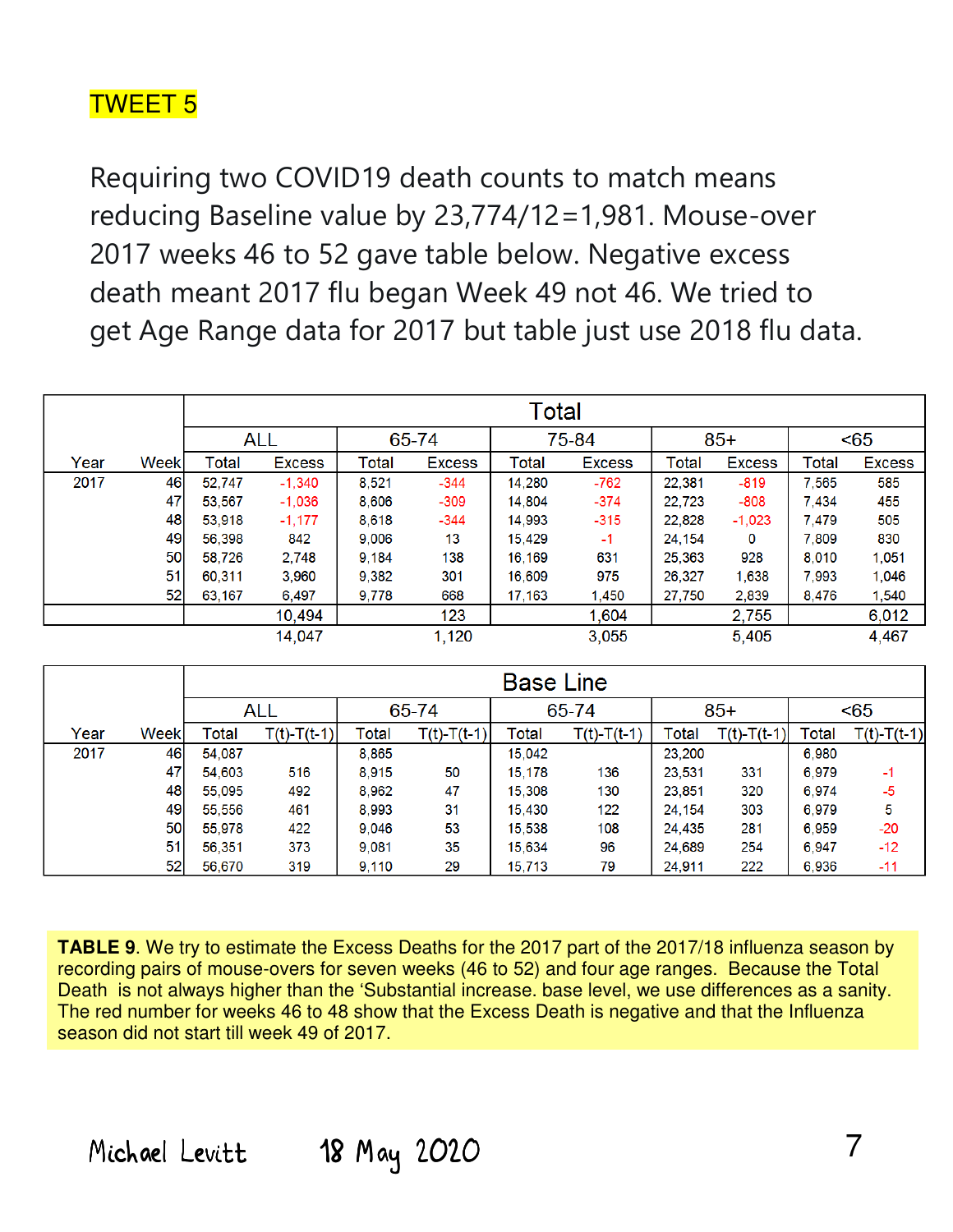| Year | <b>Comment</b>                  | All     | 65-74  | 75-84  | $85+$         | $65$        |
|------|---------------------------------|---------|--------|--------|---------------|-------------|
| 2018 | Week Excess 16                  | 111,226 | 13,710 | 27,439 | 61,013        | 9,064       |
| Flu  | Week Excess 01                  | 0       | 0      | 0      | 0             | 0           |
|      | Week 16 - Week 01               | 111,226 | 13,710 | 27,439 | 61,013        | 9,064       |
| 2017 | Week 49 to Week 52              | 14,047  | 1,120  | 3,055  | 5,405         | 4,467       |
| Flu  | 4 days Baseline Correction      | 7,925   | 1,254  | 1,254  | 2,175         | 1,088       |
|      | Week 49 to Week5 2              | 21,972  | 2,374  | 4,309  | 7,580         | 5,555       |
|      | Total 2017 Week 49 to 2018 Week | 133,198 | 16,084 | 31,748 | 68,593 14,619 |             |
|      | Percent 2017 Week 49 to 52      | 100.0%  | 10.8%  | 19.6%  |               | 34.5% 25.3% |
|      | Percent 2018 to Week 01 to 16   | 100.0%  | 12.3%  | 24.7%  | 54.9%         | 8.1%        |

**TABLE 10**. We try to combine the two parts of the 2017/18 flu season. The values for 2018 are straight forward as they are determined as shown in Fig. 5. For the 2017, we need to use the values in Table 9 and add the baseline correction because EuroMOMO mouse-overs are wrong, giving as they do the 'Substantial increase' value instead of the 'Baseline' value. We can use the same correction of 1981 deaths per week as determined for All COVID19 data but we do not know what the correction is for other age ranges. An attempt to assume that the correction is proportional to the 2017 number of deaths in each age range gives strange age range mortalities. Thus, we choose to use the total for 2017 (21,972) but give the age range mortalities just from the deaths in 2018.